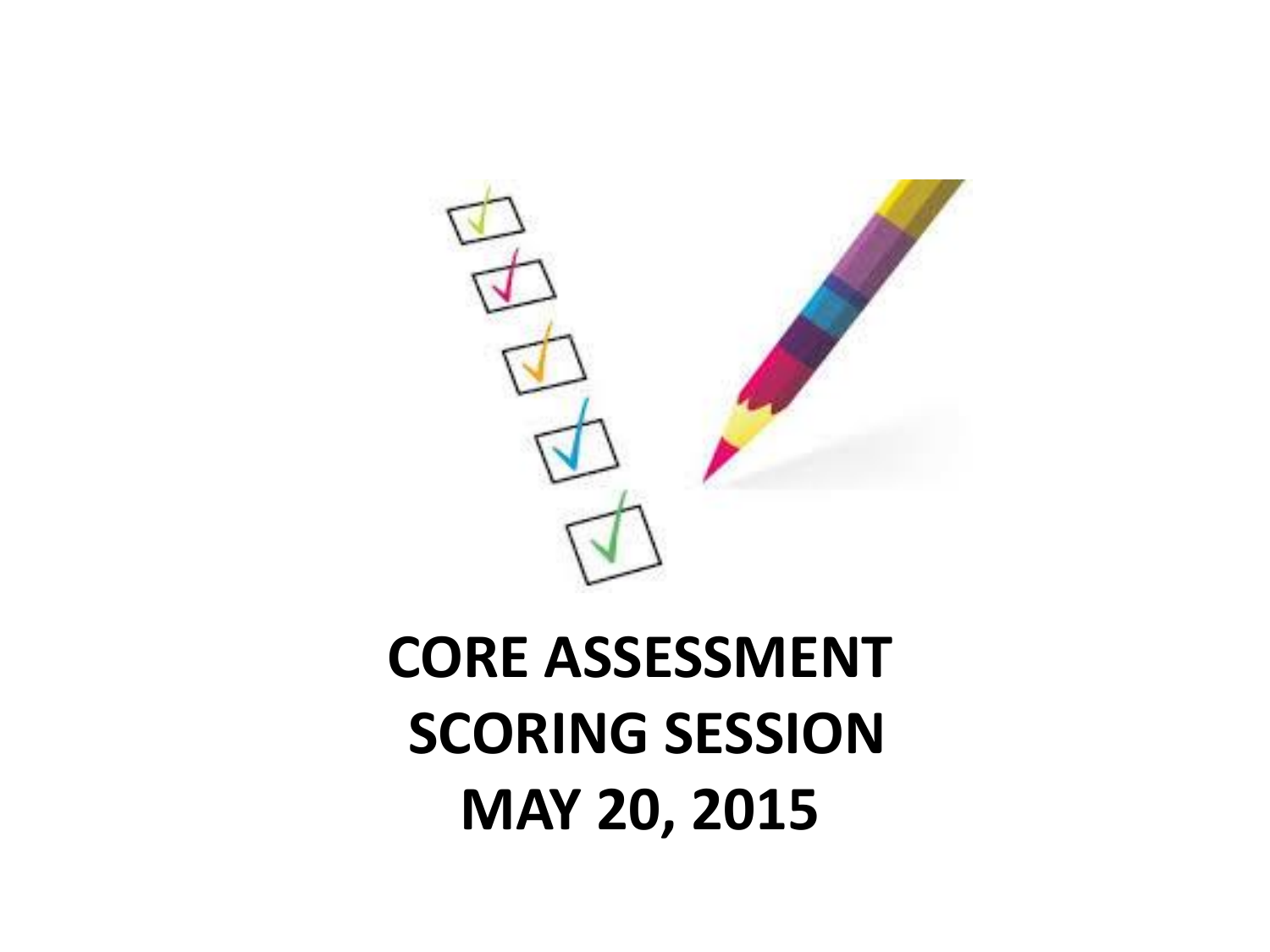### Assessment and Grading

• Grading is one form of assessment.



• Core assessment is NOT grading.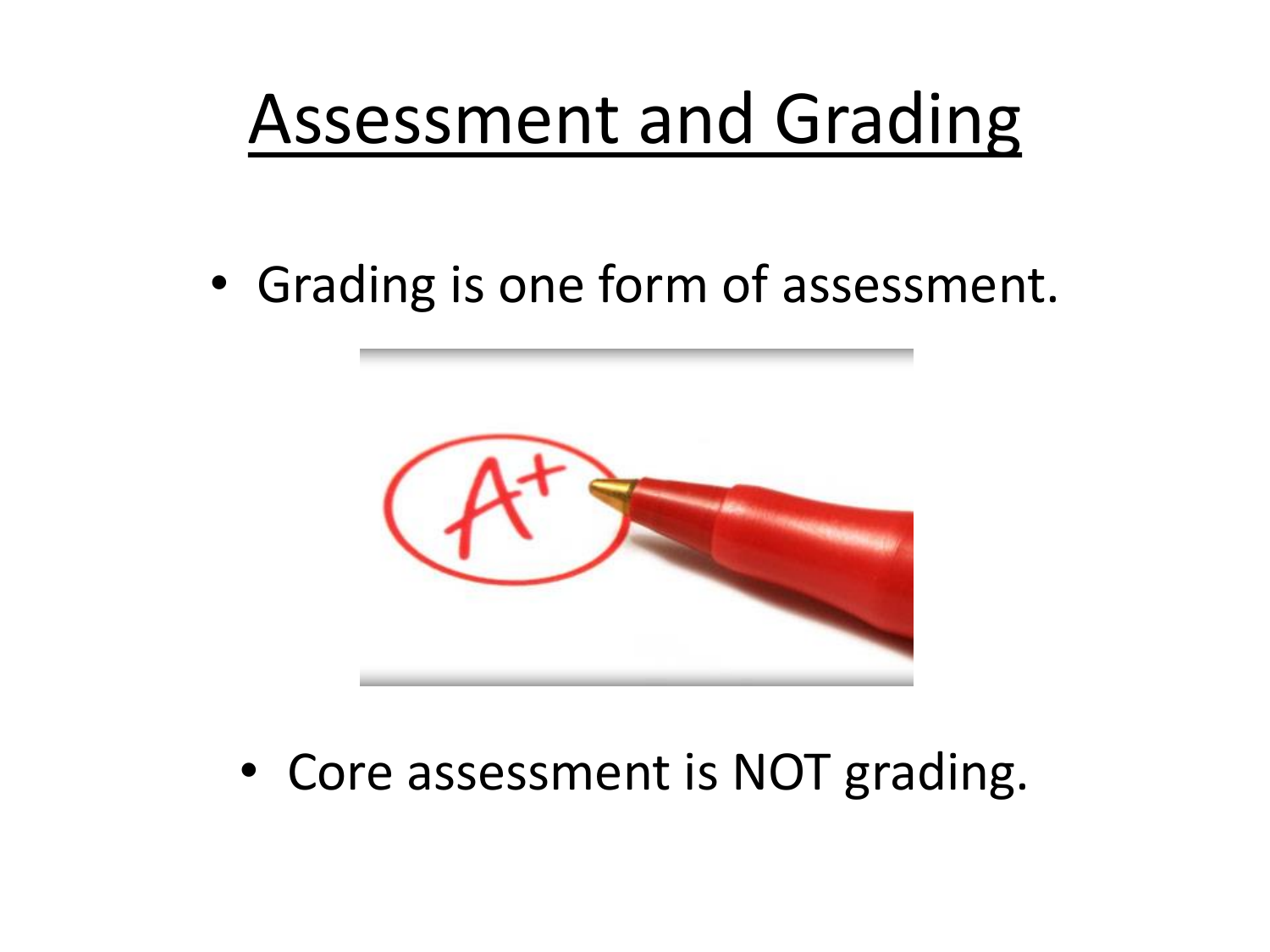### Core Assessment of Communication Objective

Communication Skills include effective development, interpretation, and expression of ideas through writing, oral, and visual communication.

Component Areas: Communication, Mathematics, Life & Physical Sciences, Language, Philosophy & Culture, Creative Arts, American History, Govt./Pol. Science, Social and Behavioral Sciences.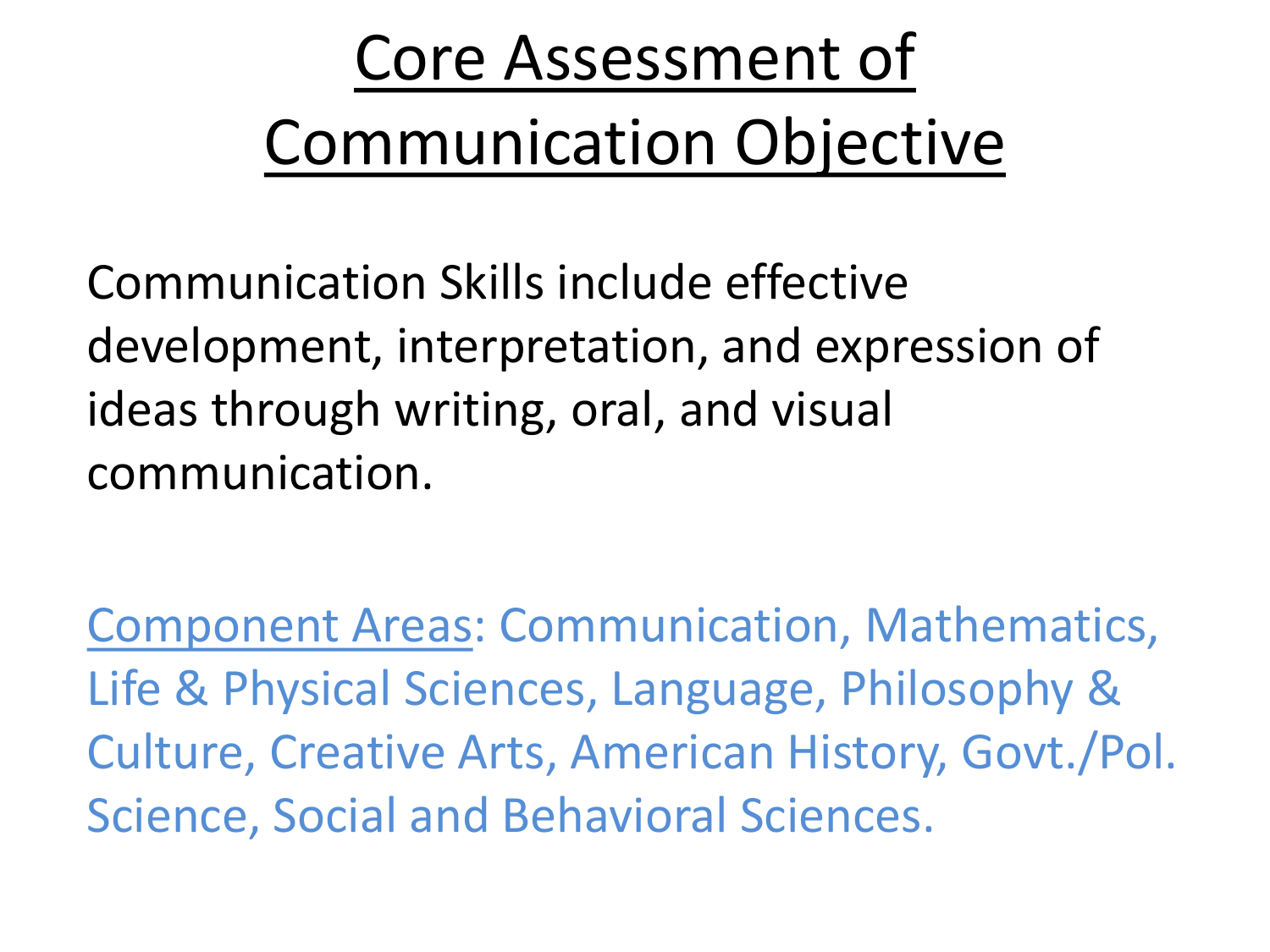- I can't understand why writers don't know how to  $\ldots$
- It is so irritating when I see Theorem in someone's writing.
- It is completely unacceptable for any piece of college writing to \_\_\_\_\_\_\_\_\_\_\_\_\_\_\_\_\_\_\_.
- When I grade student writing, I always mark

\_\_\_\_\_\_\_\_\_\_\_\_\_\_\_\_.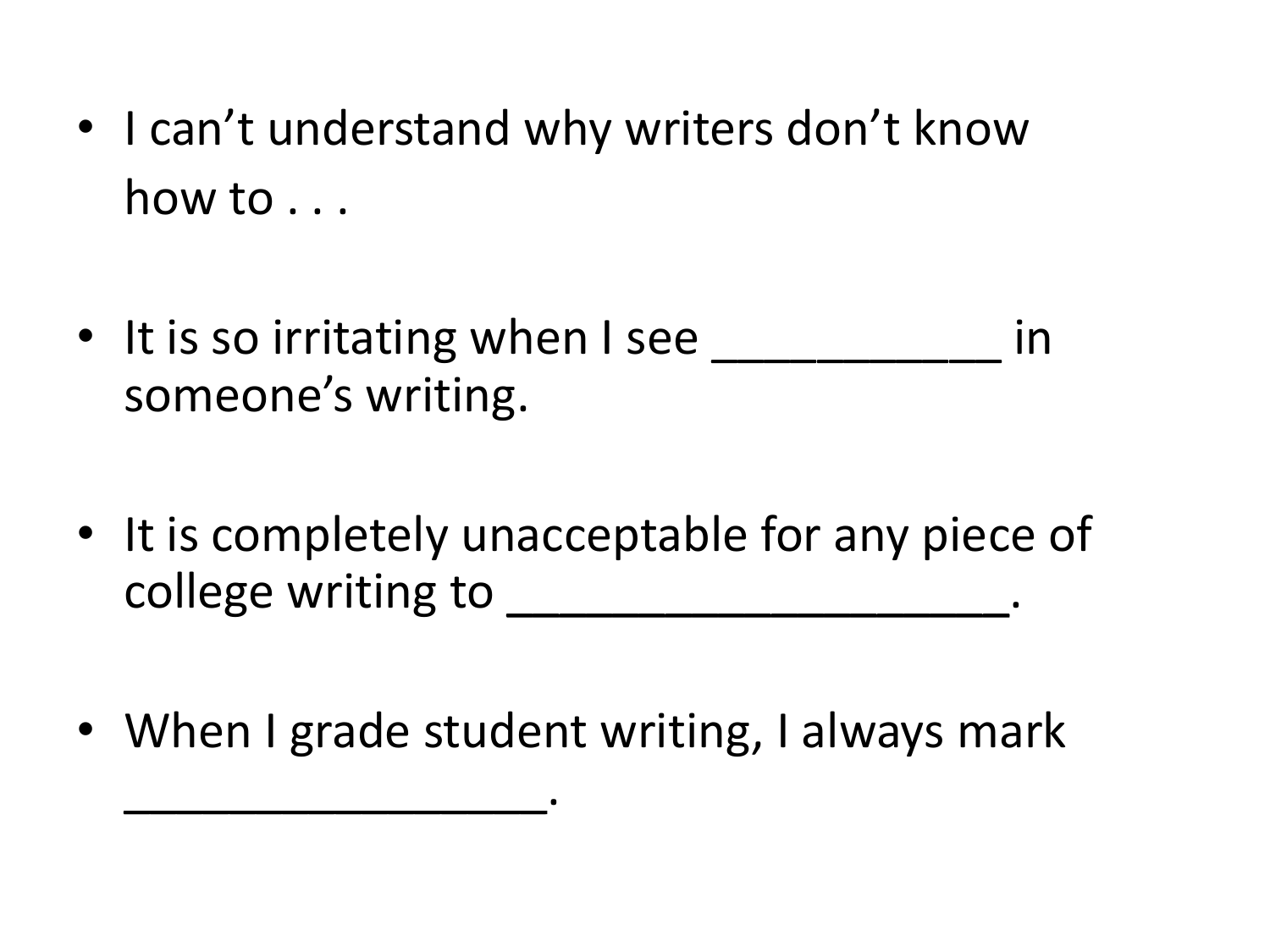### Pack Up Pet Peeves and Prejudices

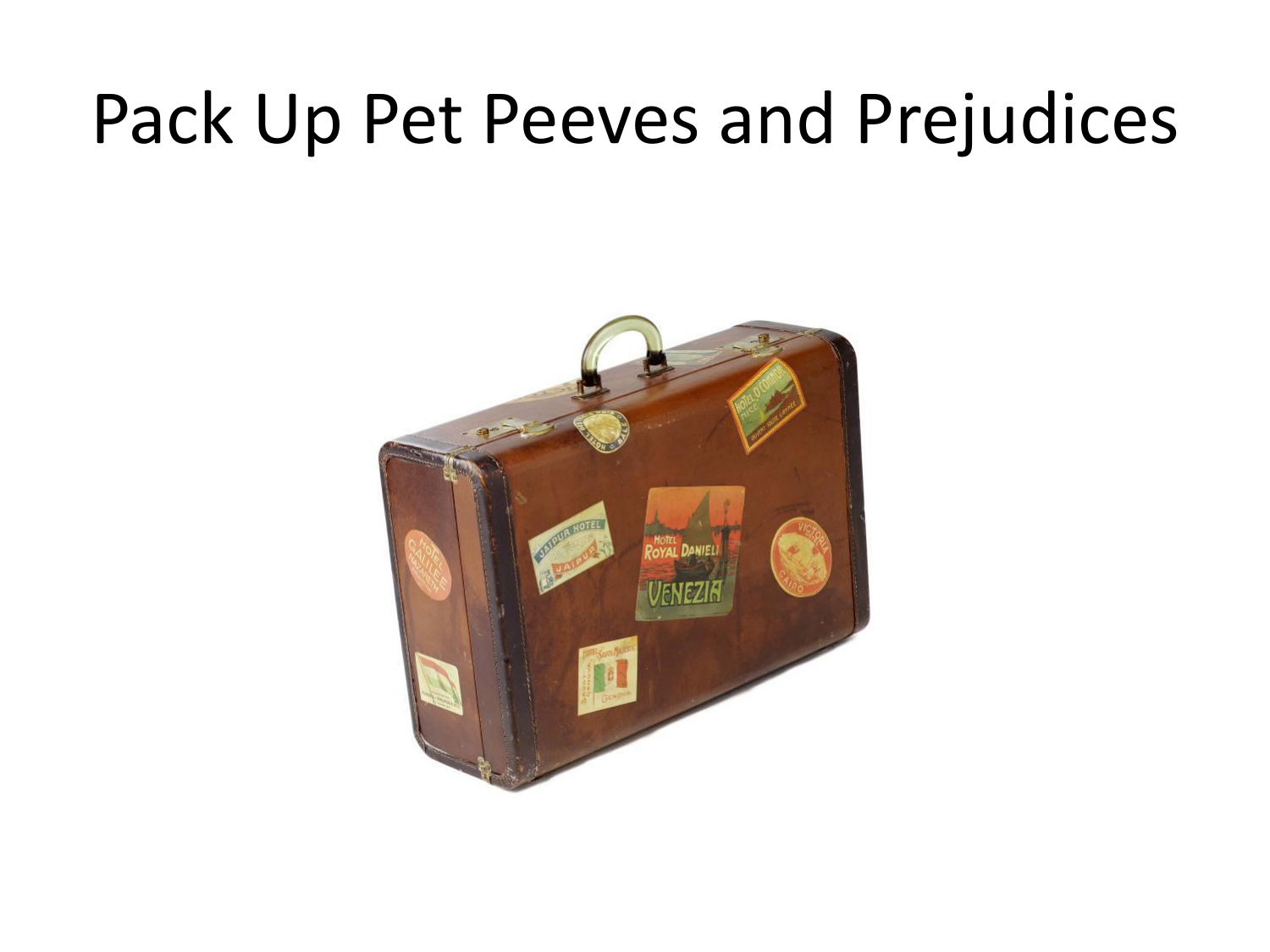# **WHAT IS GOOD WRITING?**

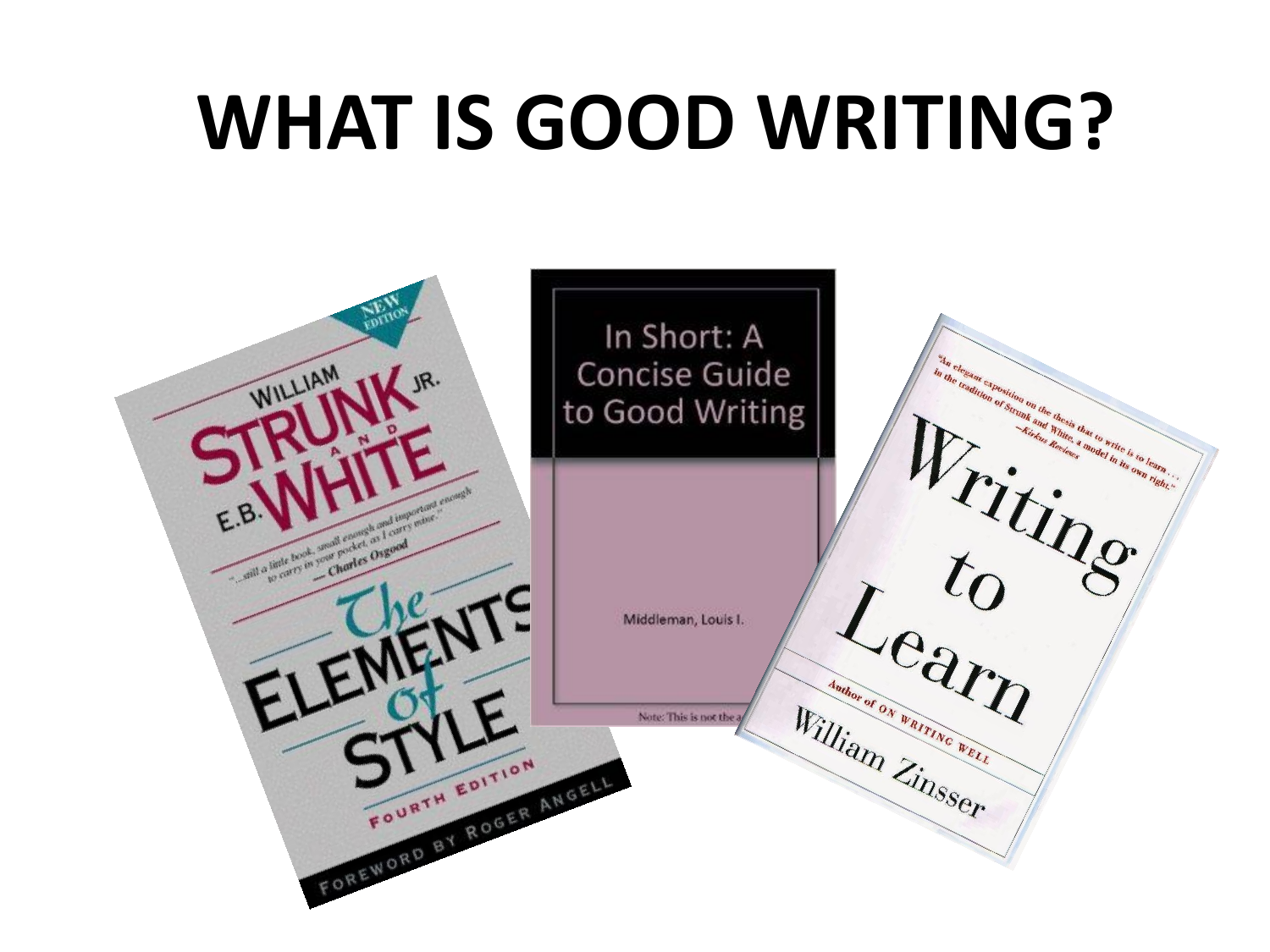

### **EXPECTATIONS AND PRIOR KNOWLEDGE**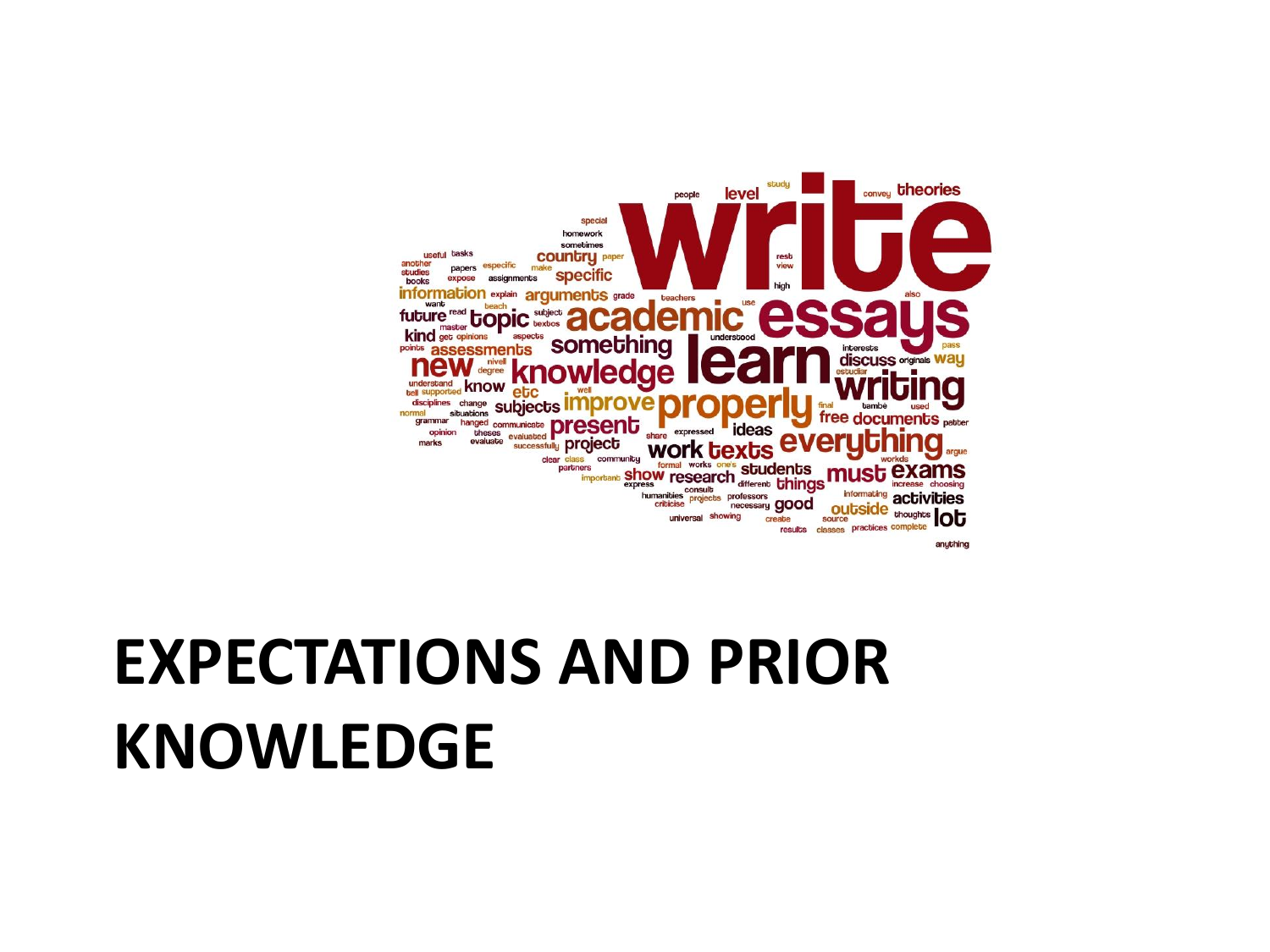### Rubric: Modified AAC&U Value Rubric

### Communication Criteria:

- Context and Purpose
- Organization and Structure
- Content Development
- Sources and Evidence
- Syntax and Mechanics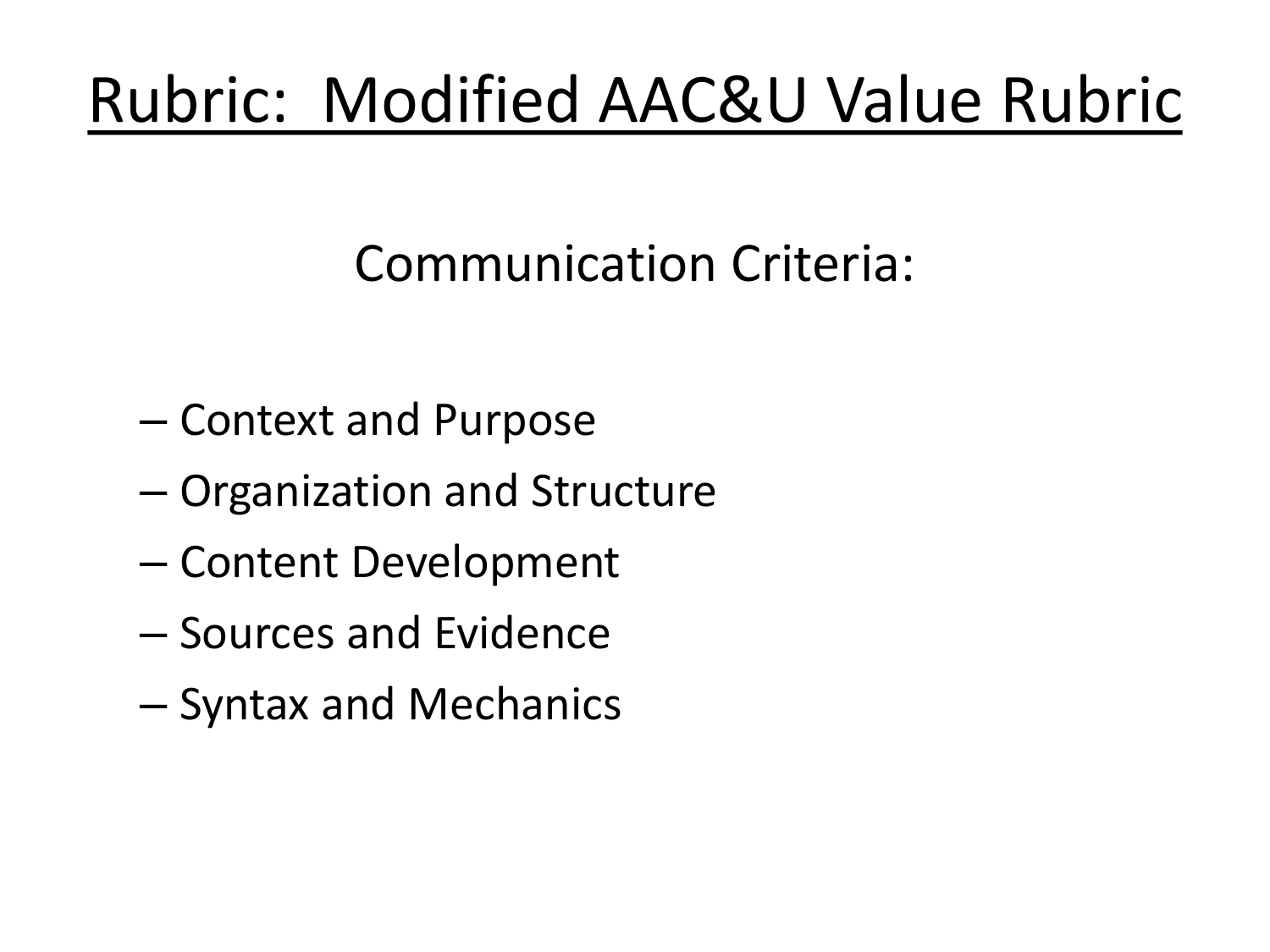### Context and Purpose

- Shows understanding of larger conversation.
- Helps reader into the larger conversation.
- Presents Argument (claim/thesis).
- Appeals to and is aware of audience issues.

(limitations, beliefs, assumptions, language, etc.)

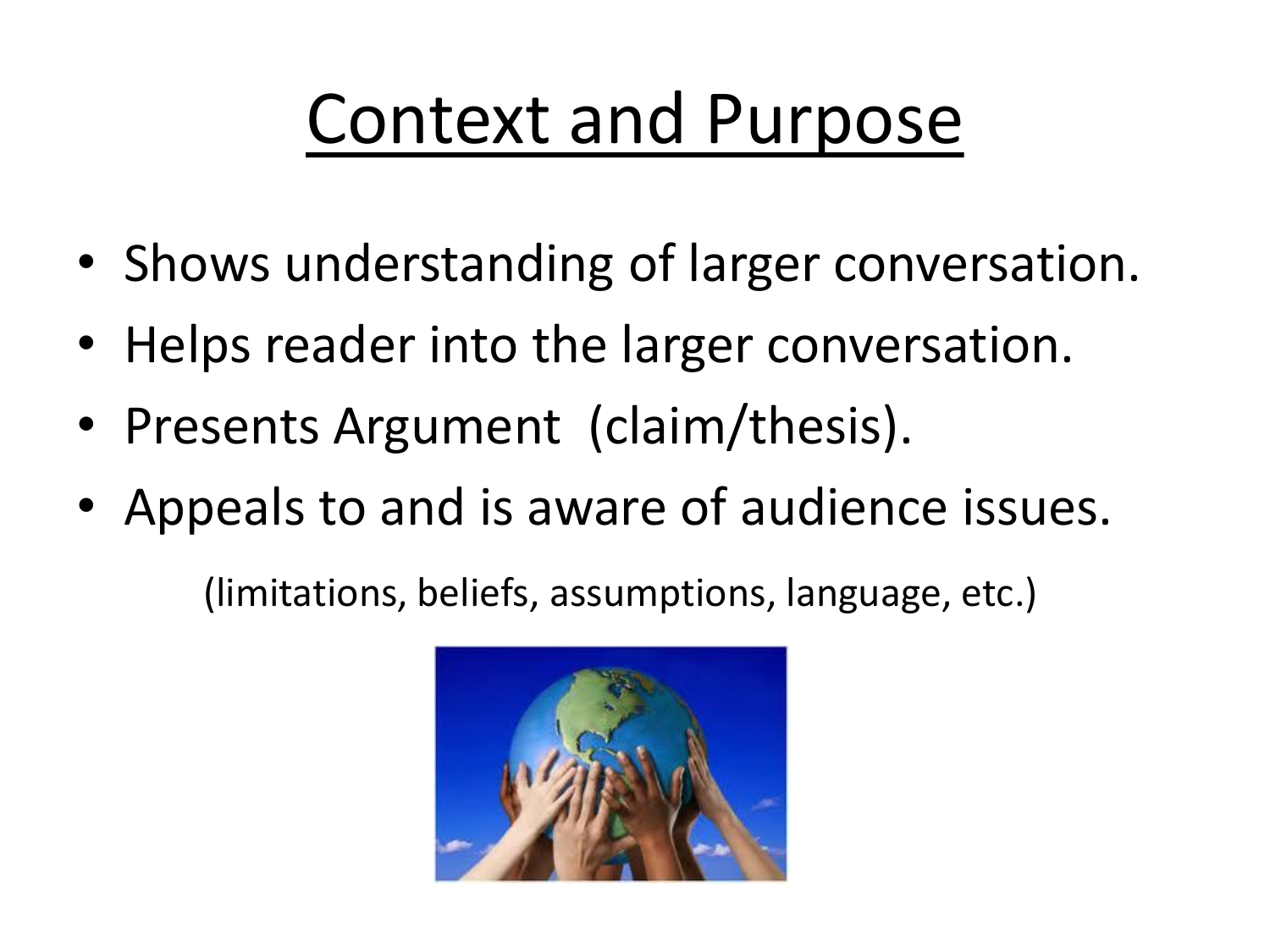#### *Context and Purpose:*

Is aware that he/she is writing a persuasive paper and the purpose is to persuade an audience.

Understands that a larger conversation exists about the topic or argument.

Appeals to, and seems appropriate to, a general audience of college student peers OR to the specific audience the student names in the essay.

Mastery, for our purpose, means that the student is saying sensible things about the topic they have chosen.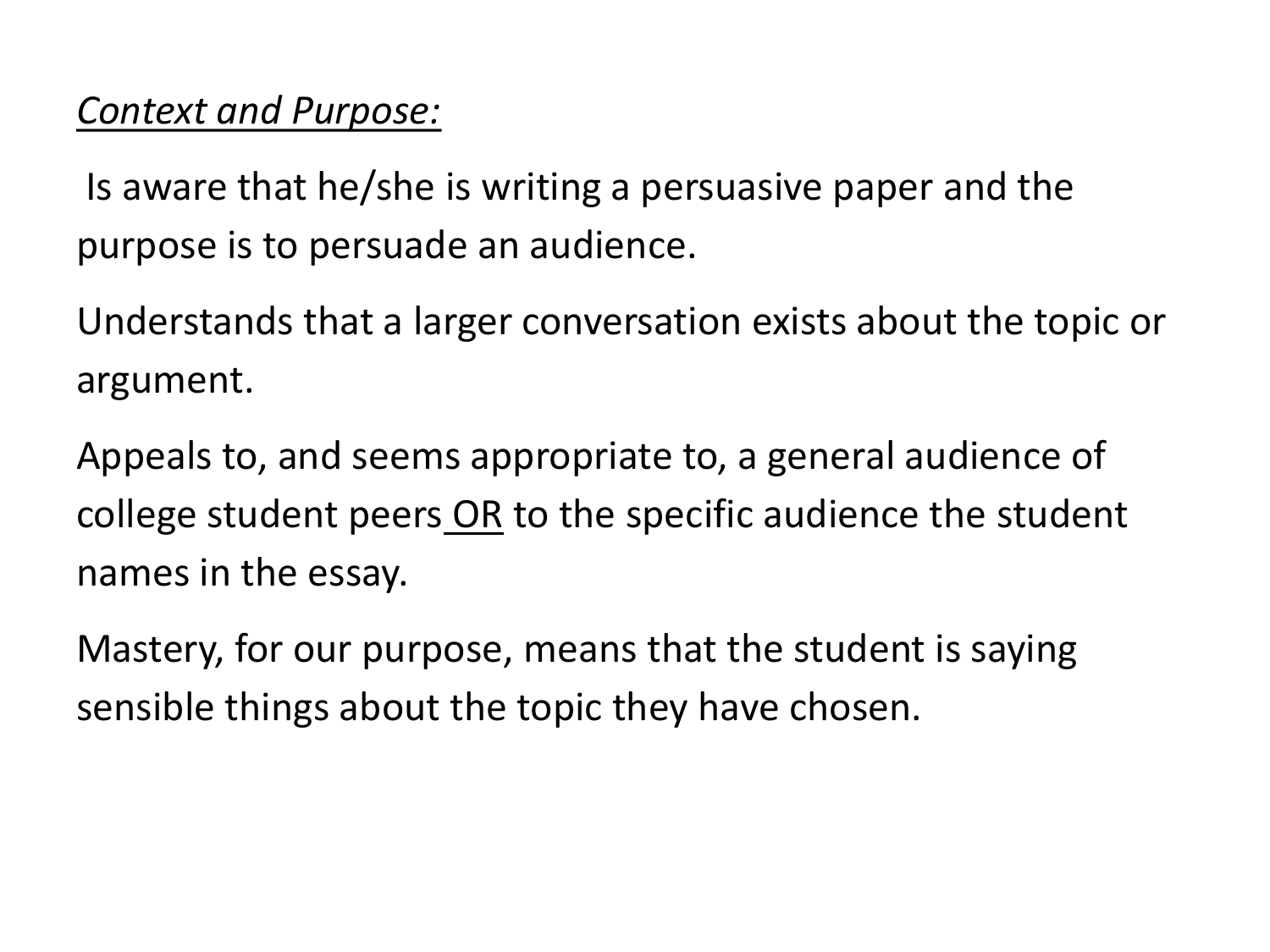## Organization and Structure

- Reader can follow the argument
- Reader doesn't have to try too hard to figure out where the writer is leading her/him.
- Reader may not even notice organization and structure as elements. (This can be good!)
- Reader has map or directions for the argument and can follow it to the end of the

essay.

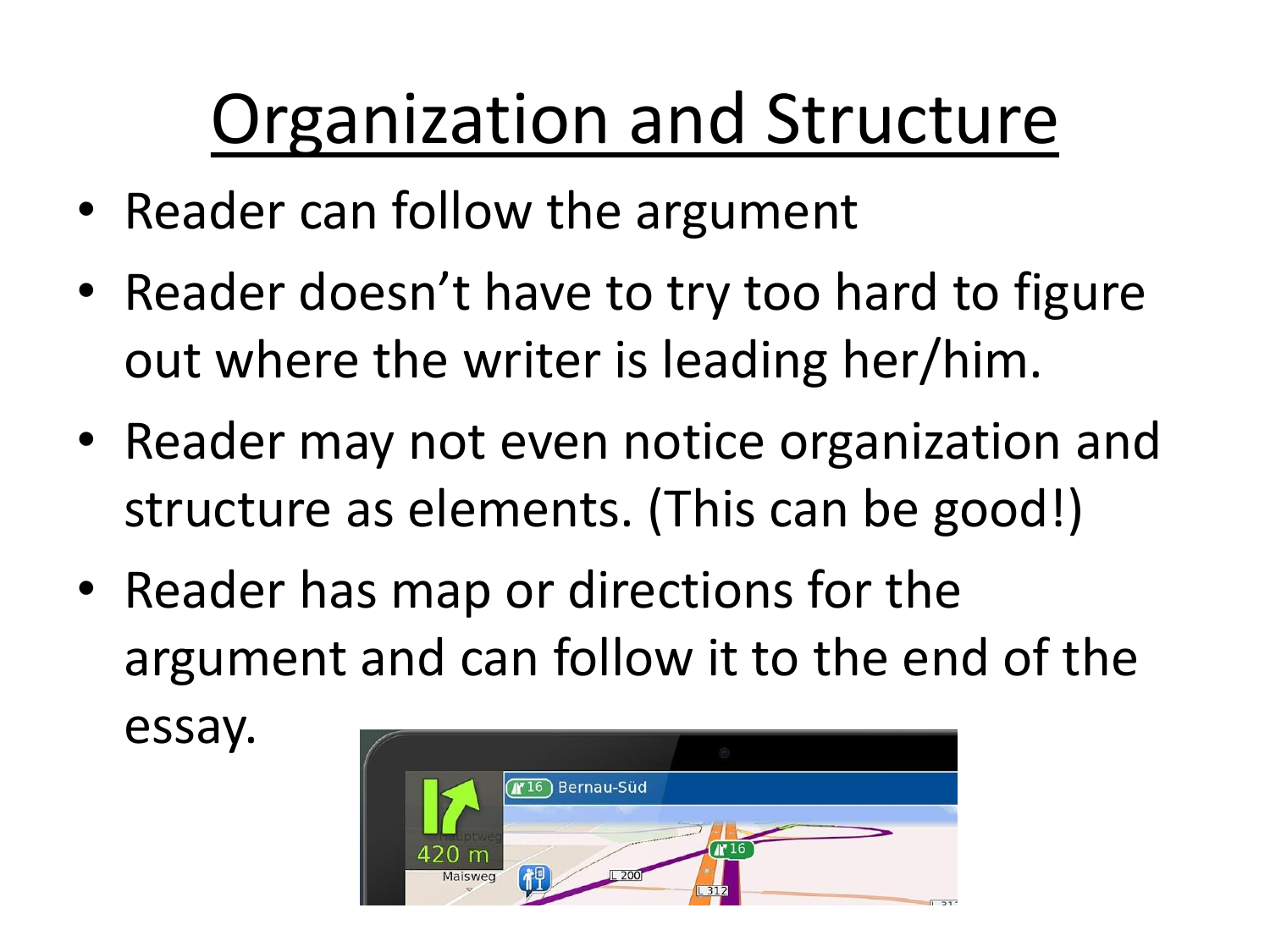### **Structure and Organization:**

Readers can follow the ideas being presented to them.

No set or predetermined arrangement, but a thesis should provide a road map for where the essay will go.

Reader expectation for an essay means that when attentively reading the essay, the reader can follow the writer's thoughts. Some sophisticated and complex essays require more work from the reader. However, the reader shouldn't be working to make sense of the essay.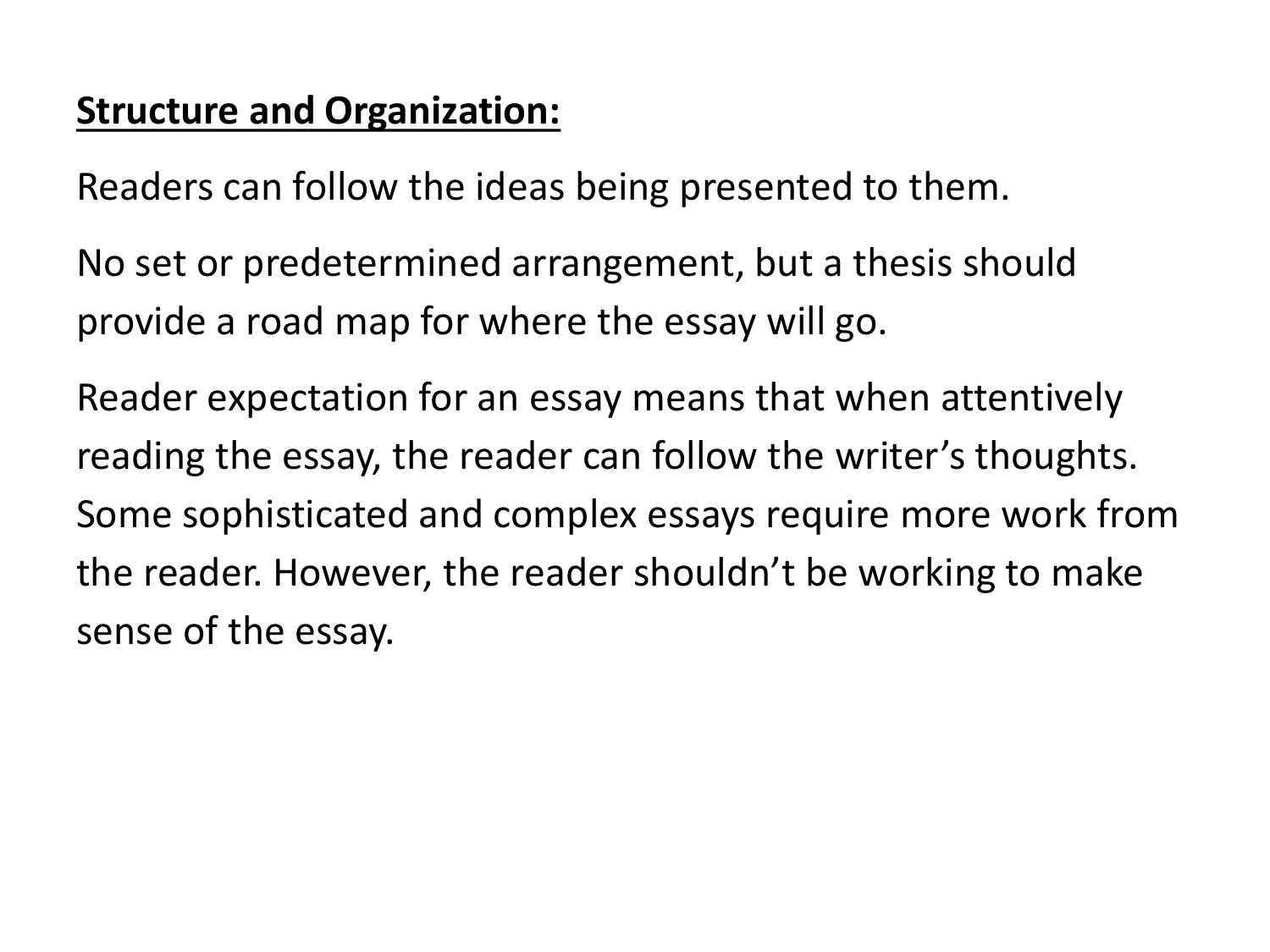## Content Development

- Ideas presented support the claim/thesis and are convincing.
- Essay is informed by writer's knowledge and understanding.
- Ideas seem believable and well-considered.
- Ideas do more than skim the surface or regurgitate common knowledge.

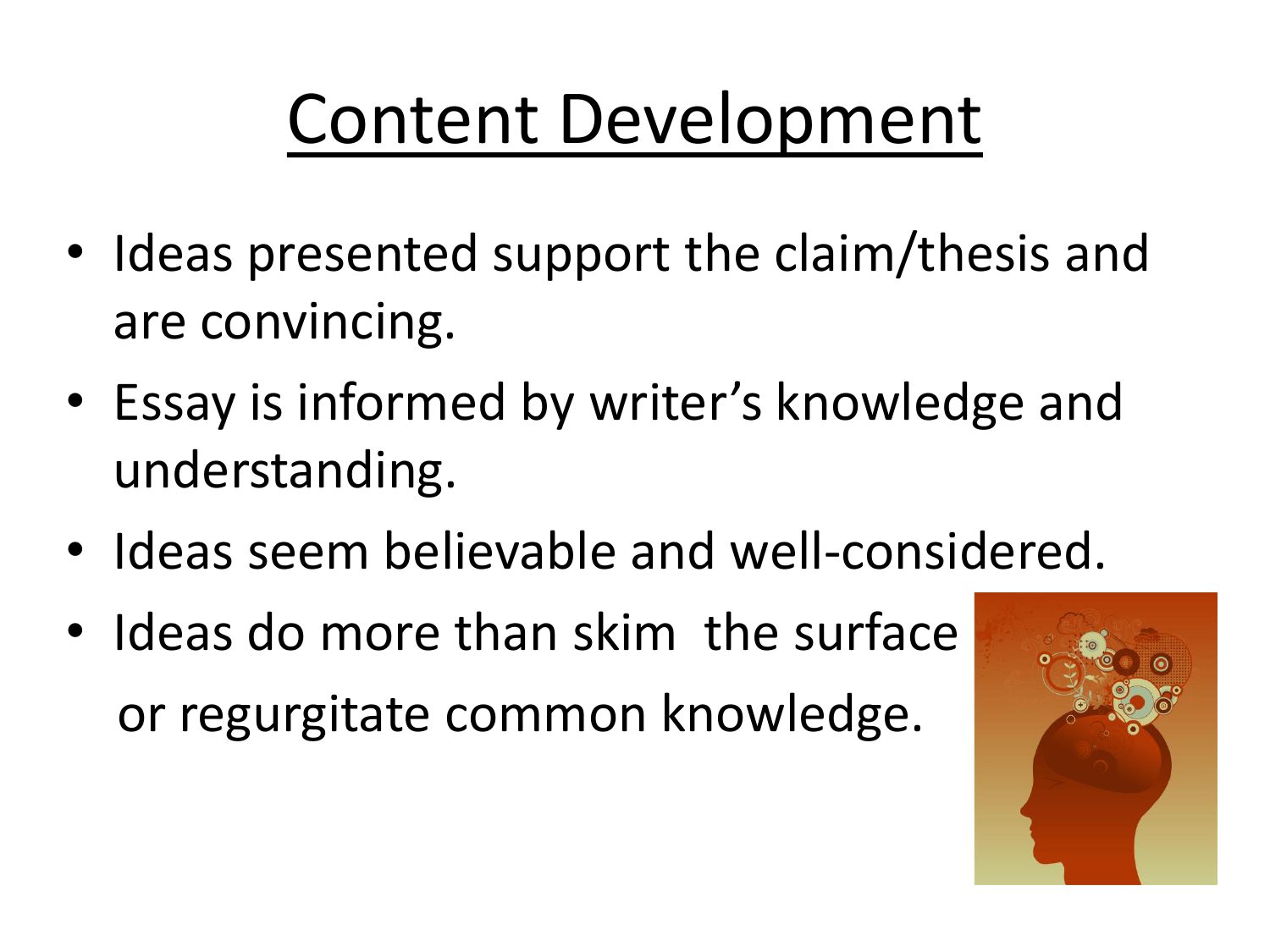### **Content Development:**

Content, for our purpose, means that the first year writer has presented reasons to support the thesis and uses his/her sources and evidence to develop the ideas or support them.

Several reasons or ideas given in support of the thesis rather than one idea being revisited throughout the essay.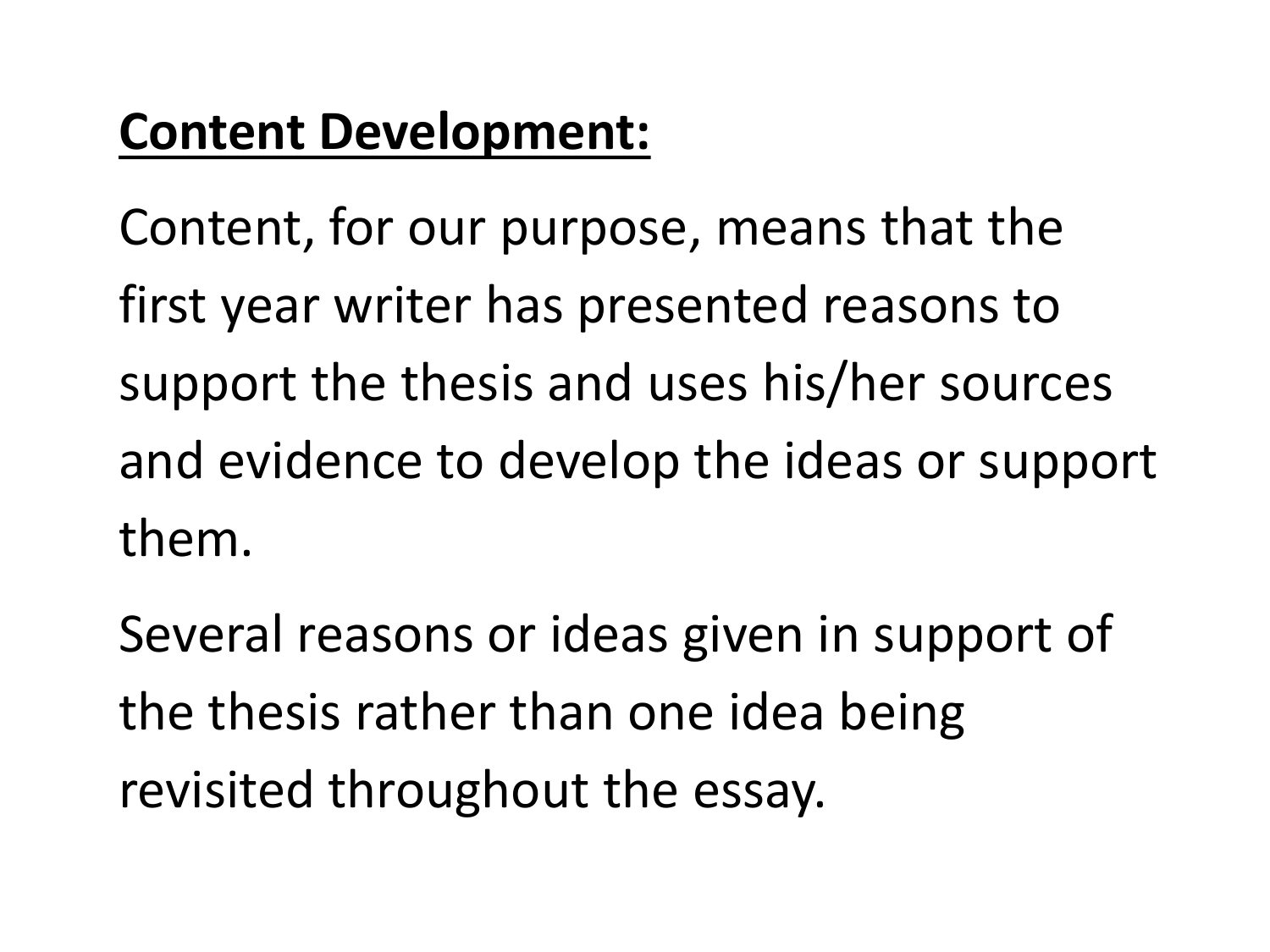## Sources and Evidence

- Sources seem believable and trustworthy.
- Sources work with the writer's ideas and argument.
- Other evidence (anecdotal or biographical) enhances argument and is convincing.
- Writer represents the ideas of the sources and evidence ethically and credibly.

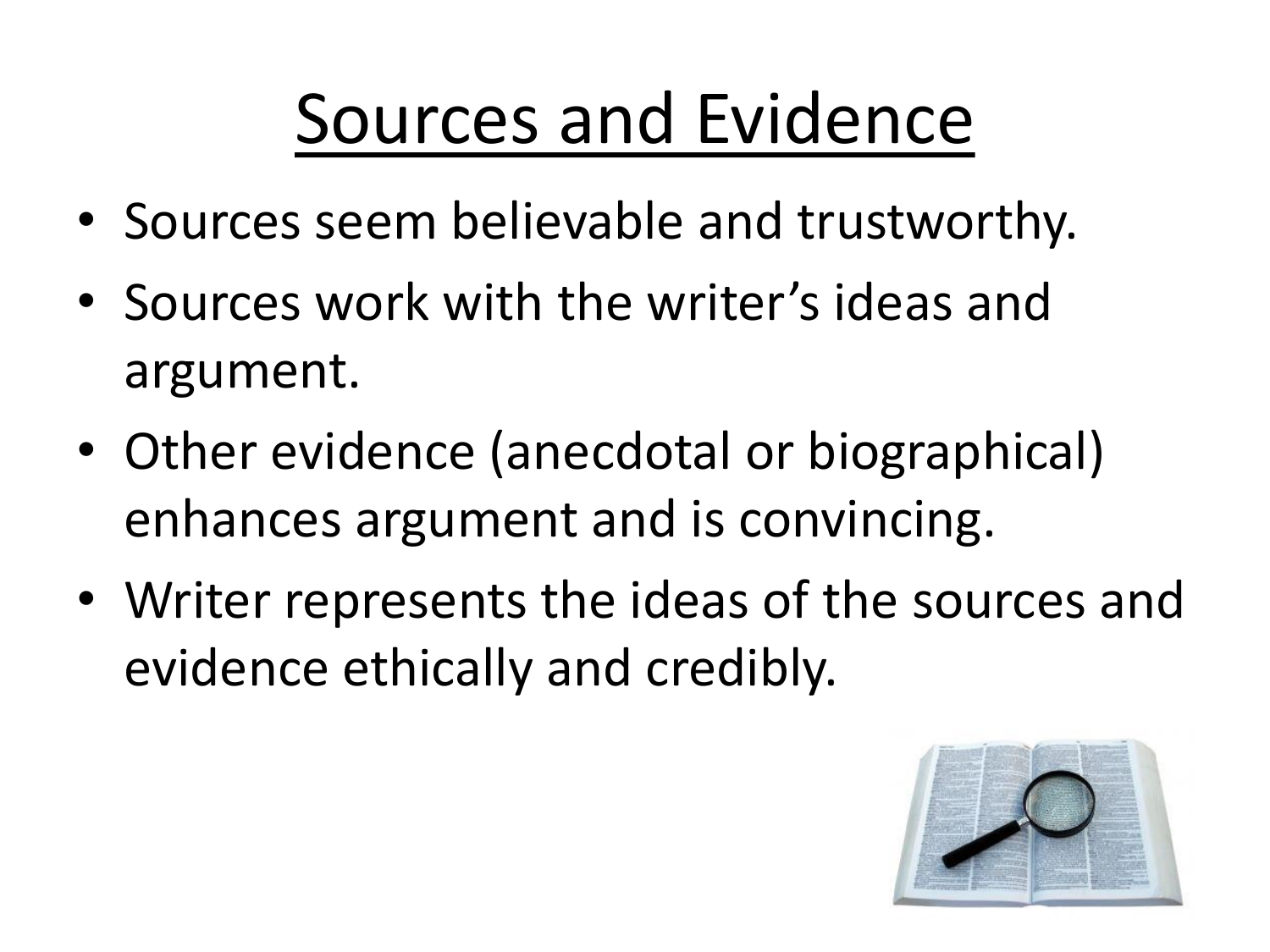### **Sources and Evidence:**

Sources and evidence do not have to come from peer reviewed, scholarly journals, or from statistical data reports. These first year writers may use popular sources (TIME, NEWSWEEK, NY TIMES or other periodicals); they may use video or interviews; they may use personal anecdotes that help explain the issue, support the thesis, or appeal to the emotions of audience.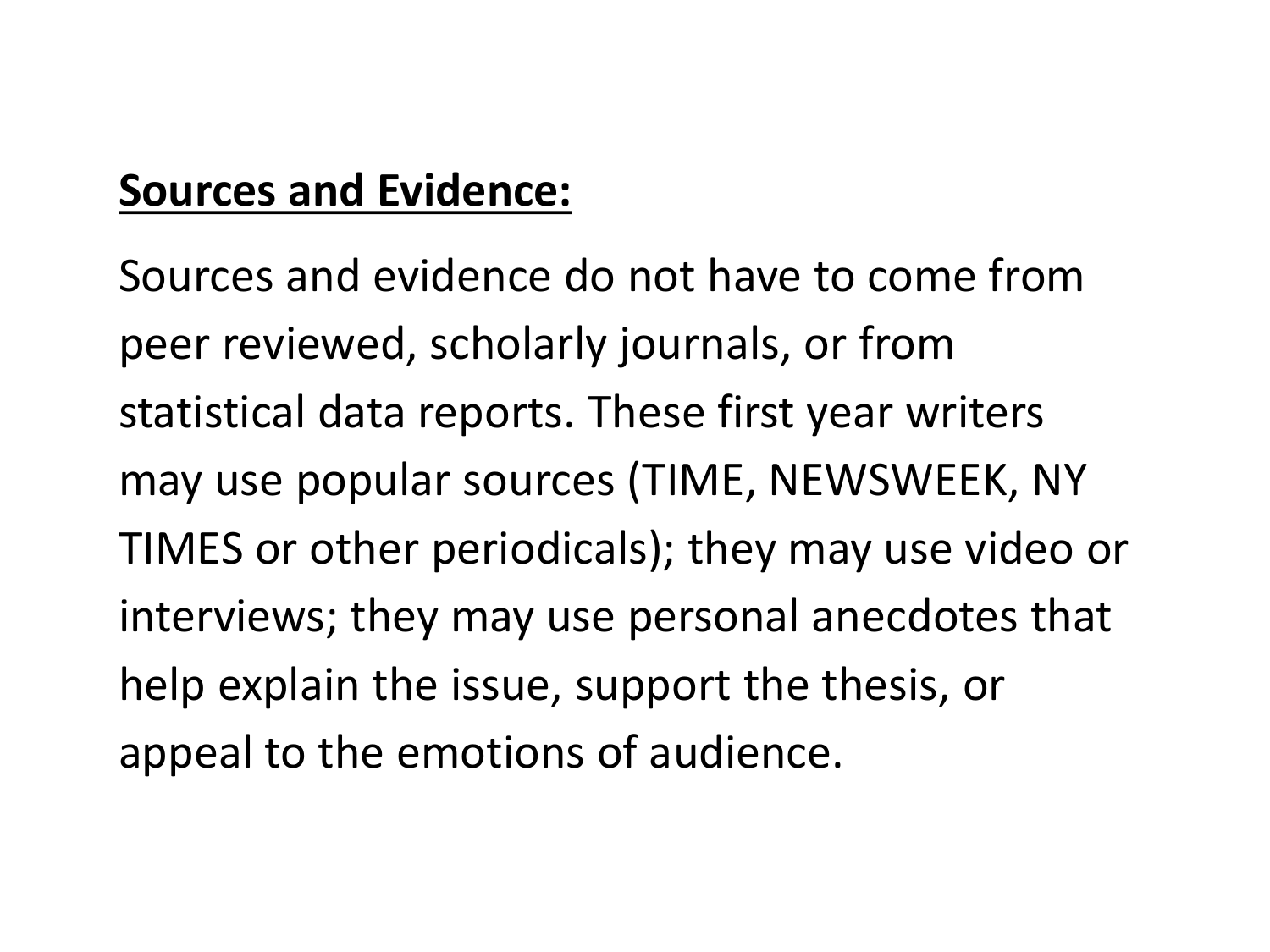## Syntax and Mechanics

- Does not mar the reader's ability to understand ideas expressed by the writer.
- Does not consistently distract the reader from the ideas expressed by the writer.
- Might be a blip or two within the essay OR could be distracting and confusing throughout the essay.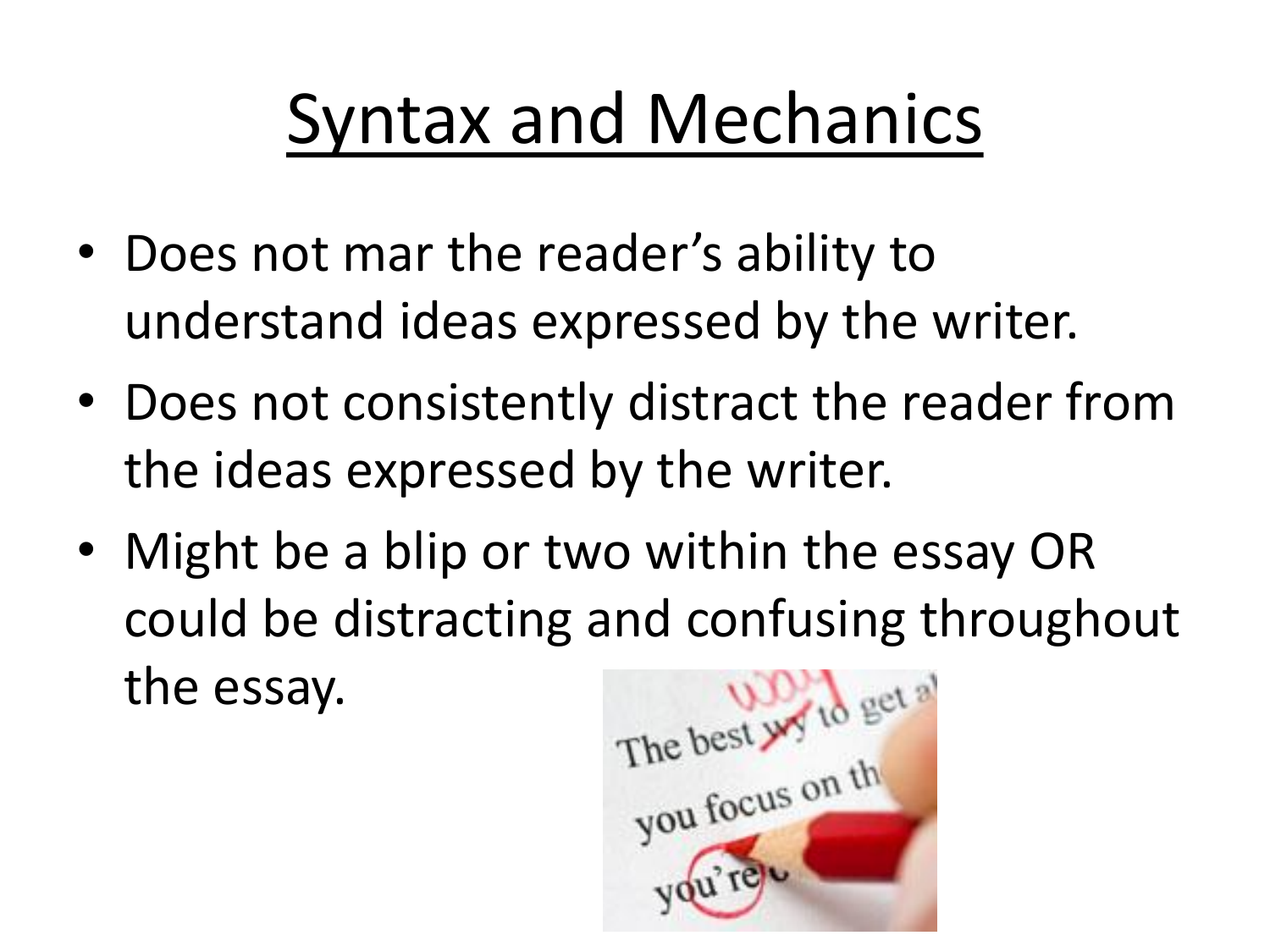### **Control of Syntax and Mechanics:**

Students' use of written language is clear, natural, and easy to read. More sophisticated control of language and syntax would demonstrate this sophistication with apt and advanced vocabulary. However," putting on" language that seems uncomfortable to the reader is not a sophisticated use of language no matter how many SAT words the student chooses to use! CONTROL is important. There is nothing wrong with simple, straightforward language that clearly gets the points across to the reader!

One or two "errors" don't indicate lack of control over language and syntax.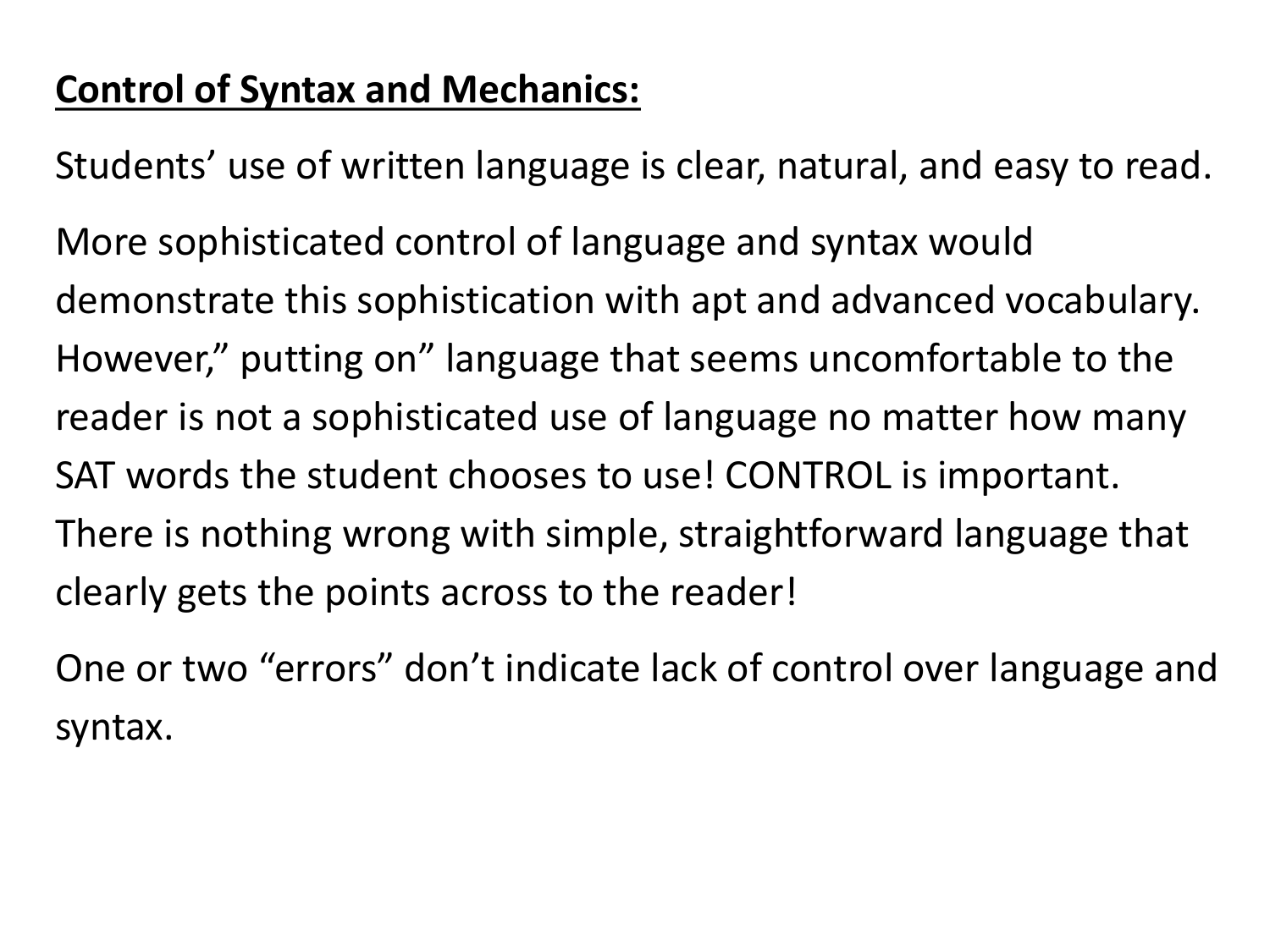### What Do the Numbers Mean?

| $ 4 -$ Capstone | 3 – Milestone | 2 – Milestone | 1-Benchmark |
|-----------------|---------------|---------------|-------------|
|                 |               |               |             |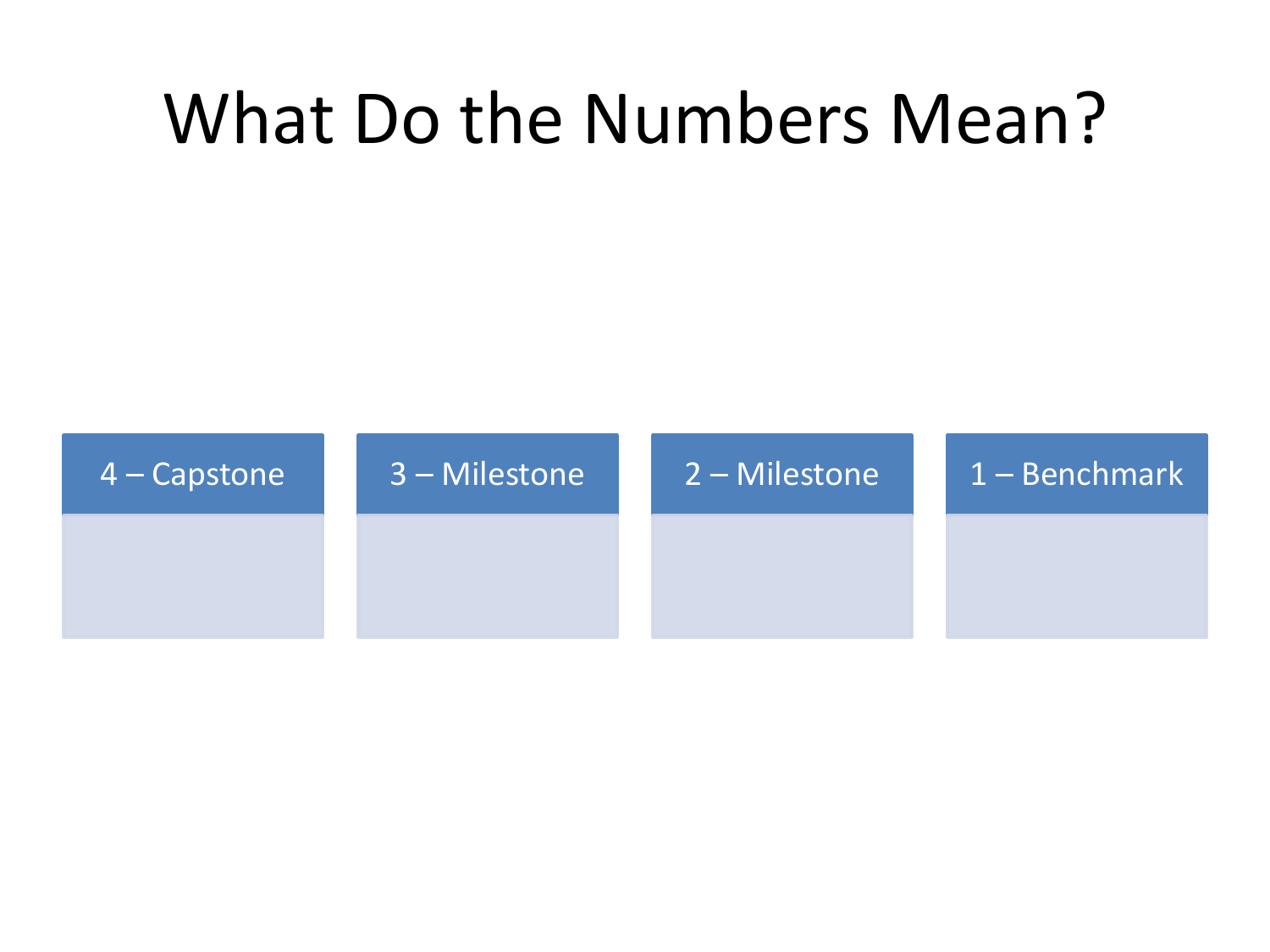









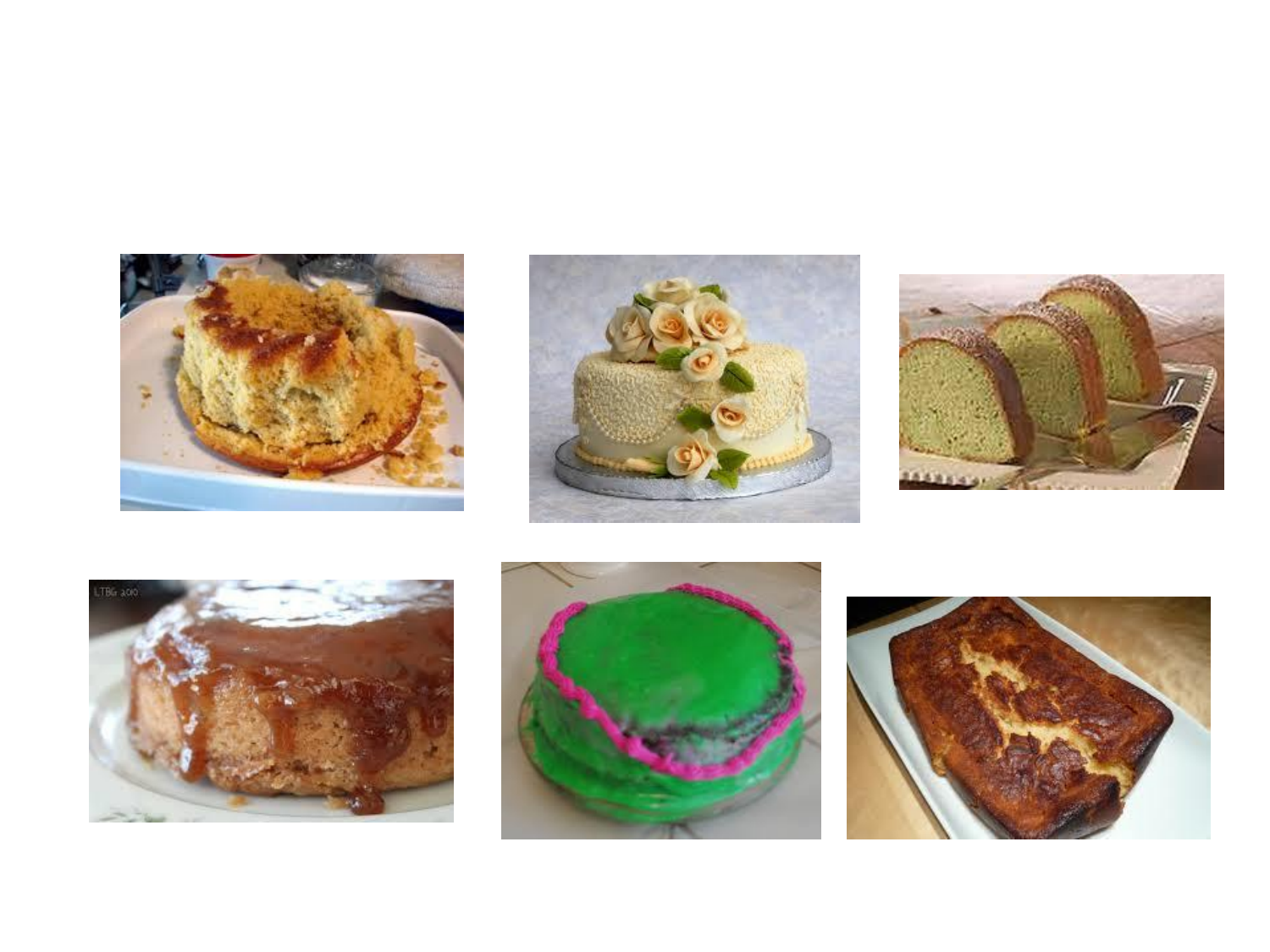



- Recognizable as a "cake.'
- May have an ingredient problem.
- May have baked too long or not long enough.
- Might take some effort to eat it.
- One bite could have you putting down your fork.
- However, it is a cake!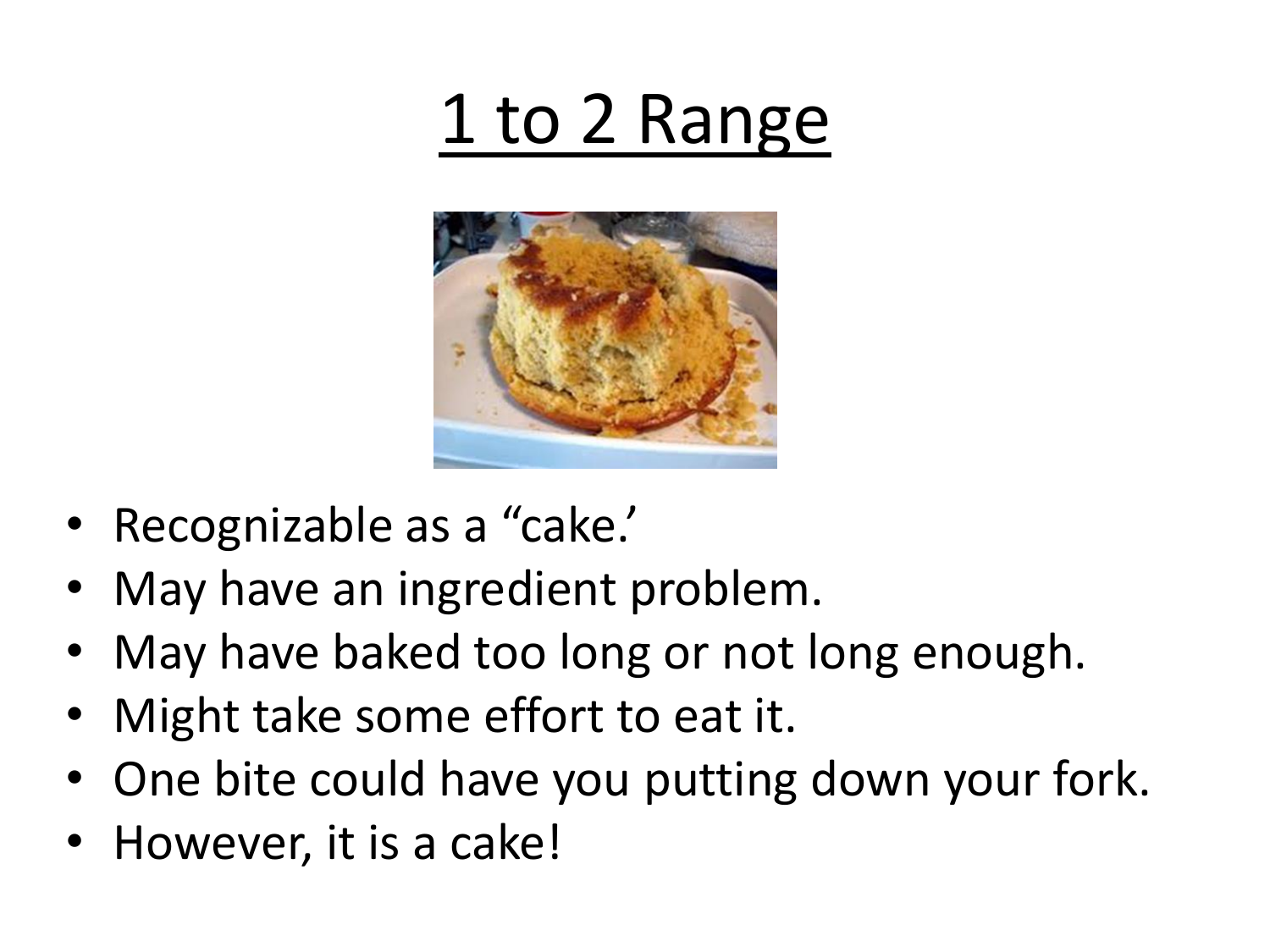

- No complaints about this cake.
- Pudding cake from Kroger.
- No problem eating it for dessert.
- Satisfies and fulfills dessert expectations.
- Tasty, has all the ingredients.
- No decoration.

### OR

• Decoration that needs practice, OR pretty but not tasty, OR too fancy for the cake!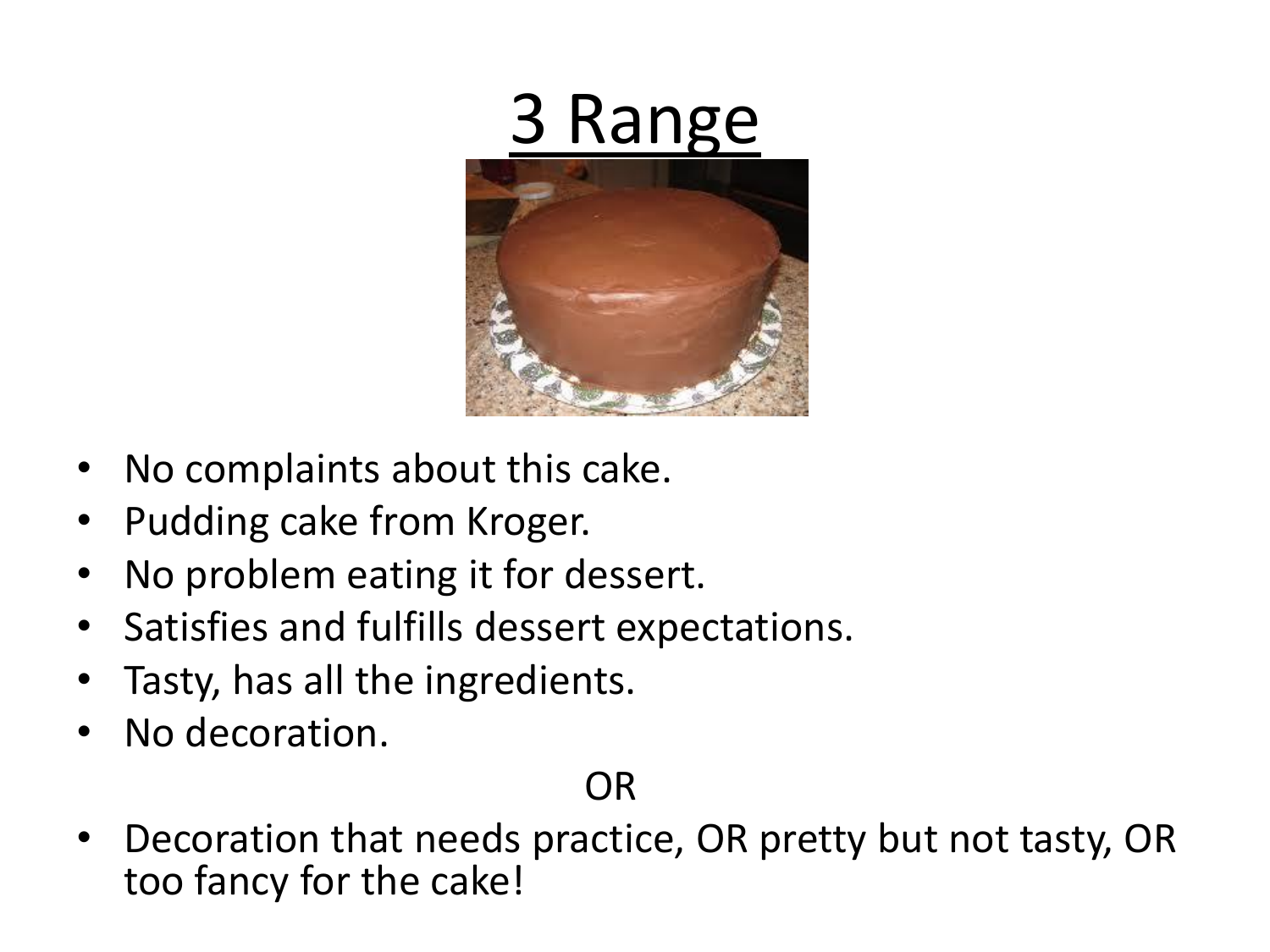### It's From a Box

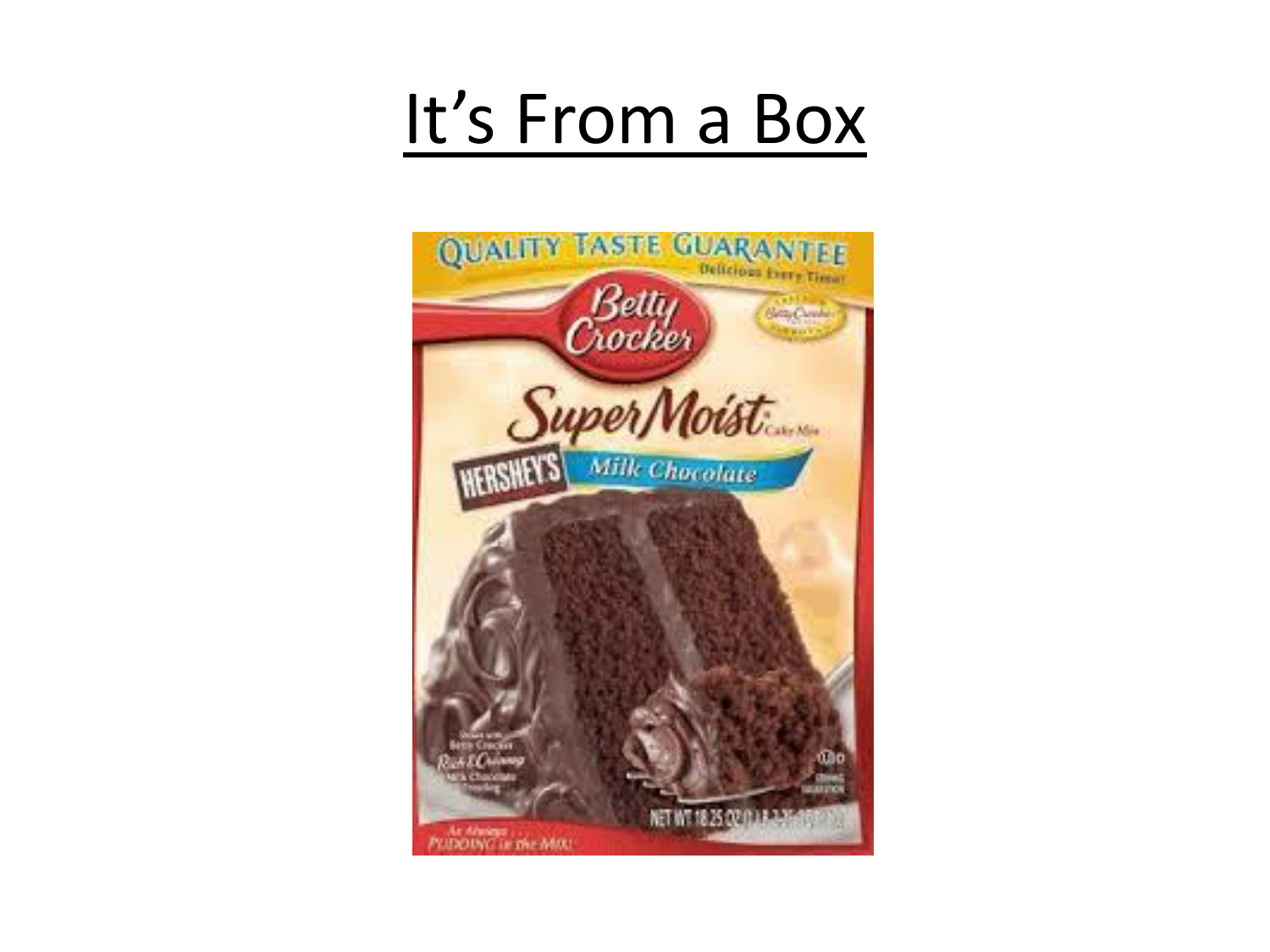## 4 Range



- Tasty and beautiful.
- All the ingredients in all the correct proportions.
- A dessert to tell others about.